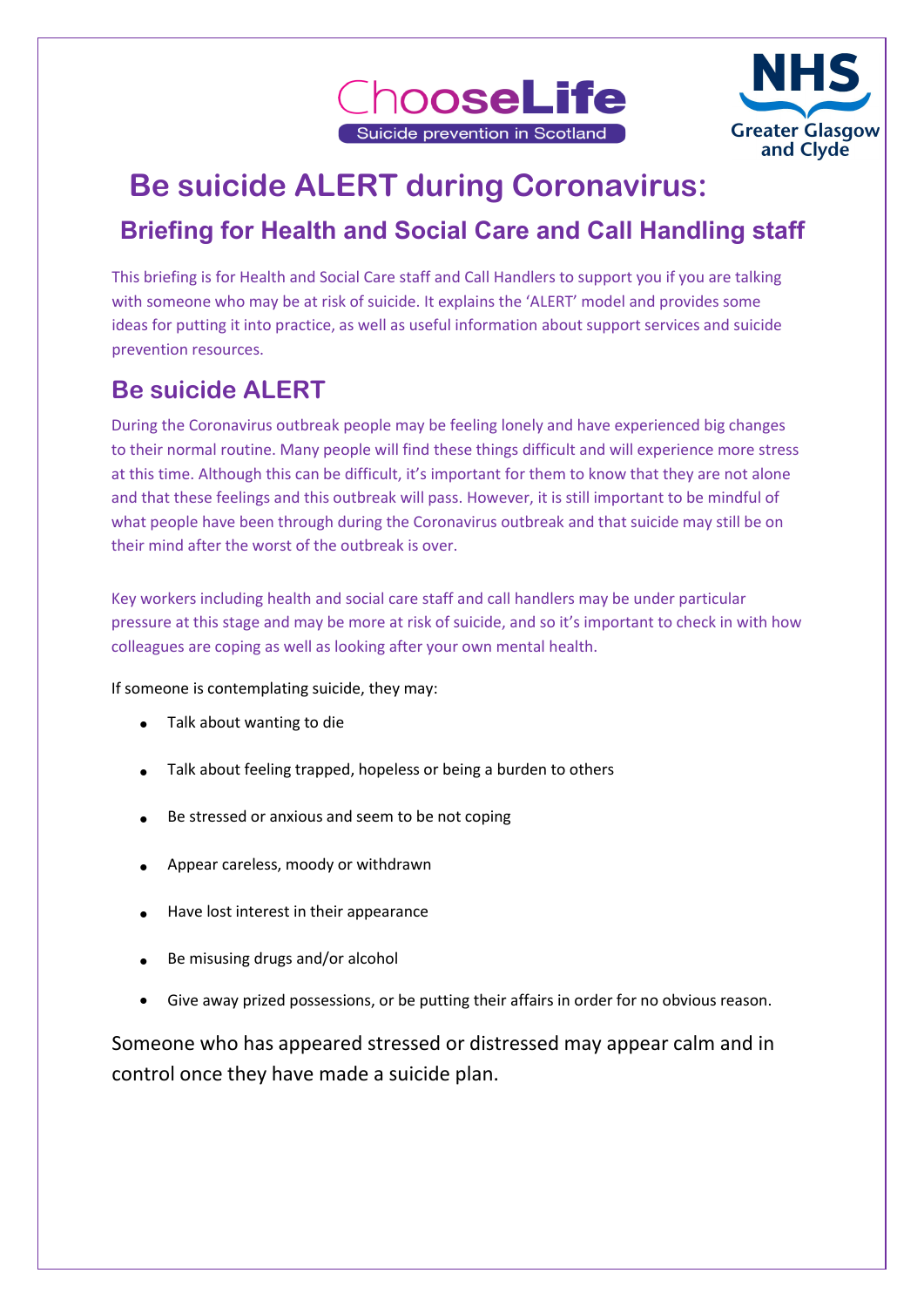### **What is your role?**

It's important to know what your role is if speaking with someone who is thinking about suicide. You may be trained in ASIST (suicide prevention training) in which case you will have more insight into suicide prevention, or you might be coming at this having not taken part in suicide prevention training. Don't worry about not getting it right or saying something wrong, just try your best and if something doesn't come across right then just be human and apologise to set you back on track! Asking the question – if someone is considering suicide - and knowing some key sources of support is all you need. You're not expected to be an expert in suicide prevention, just to listen to the person and help direct them to further support. If you've done that then you've probably gone a lot further than most people they have spoken to.

### **Using the ALERT model in a health and social care setting**

- **ASK if you think someone may be thinking about suicide.**
- **LISTEN carefully to what the person is saying.**
- **ENCOURAGE them to talk further.**
- **Right NOW**
- **TALK to someone**

### **Preparing for the conversation**

It might be helpful to set boundaries when you start speaking with someone about their mental wellbeing so that you are both clear about your role and its limitations.

"I can to listen to you to find out more about your situation and help you to find the most appropriate support for you, however I'm not able to offer ongoing support or offer any specific mental health support. I will work with you to keep you safe. I just wanted to be clear so that we both know what I can and cannot do."

**Gather some basic information** to help to find out about the person including their name, address and GP practice. Explain that you will ask them some questions. If you are on the telephone to them, it might also be appropriate to gather a phone number in case you get cut off so that you could call them back. This information will help you should the person be in crisis and if you need to call the emergency services, or if you are linking with their GP.

A statement similar to this can help with your confidence in asking questions but can also help the caller know what to expect. You may already have this information so you don't need to duplicate this process if it's already available to you.

"To find out the most appropriate service or resources to direct you to I'm going to ask you a few questions. Firstly can I find out your name, what is the name of your GP practice and in which town or area of Glasgow City is that in..?"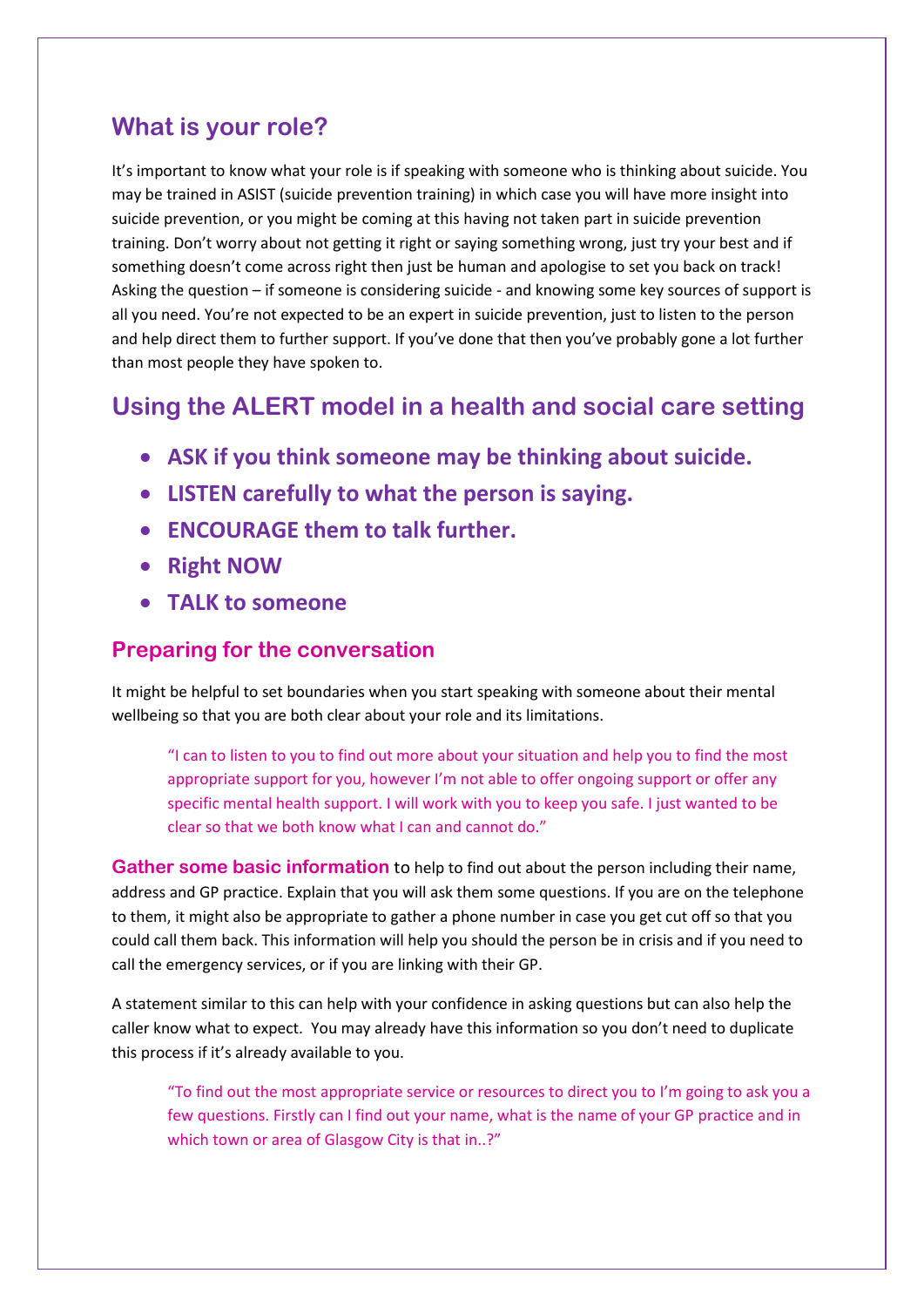### **ASK if you think someone may be thinking about suicide**

It is really important if someone is displaying the thoughts and feelings mentioned above that you ask them if they are thinking about suicide. Some people worry that asking about suicide may give them the idea to take their own life but this is not the case. You need to be really clear in your language when asking so you both know that it's suicide that you're talking about. You could say:

"It sounds like you've been having a difficult time at the moment, is suicide something that you're thinking about?"

"Sometimes when people experience what you're going through they are considering taking their own life, is that something that you have been thinking about"

"Can I be clear, when you're talking about... [thinking of just ending it all]... is it suicide that you mean?"

"I know you said before that suicide wasn't something you were thinking about, but the more we talk and when you mention things like... [giving away possessions / people better off without you etc] I just wonder if it is really suicide that you're thinking about"

### **LISTEN carefully to what the person is saying and ENCOURAGE them to talk further.**

These stages in the ALERT model are about building a connection and information gathering. We want to know if the person is feeling suicidal, if they have a plan, if they have the means to carry out the plan and if they are at immediate risk.

Many people working in health and social care staff and call handlers are used to helping people to 'fix' whatever problem they may be experiencing but on this occasion it's important to really listen to what the person is saying. This not only helps to make a connection, and build trust with the person, but will help you to determine how the person is really feeling. Listening can also give you background clues, for example their location, if there are other people or pets around, if they sound disorientated or like they may have been taking drugs or alcohol.

While you are listening you also want to encourage the person to talk further and provide more detail about how they are feeling and their circumstances. You don't have to be completely neutral and showing empathy is vital. Active listening skills include:

**Reflecting back what the person is saying.** Try to use the words that they have said when summarising or asking for more information. This helps to build a connection and also stops you from using language that might not accurately reflect how they are feeling.

**Asking open questions** rather than those that require a yes/no answer, this will encourage the person to keeping talking. Questions that begin with 'when', 'how', 'what' or 'where' are a good starting point.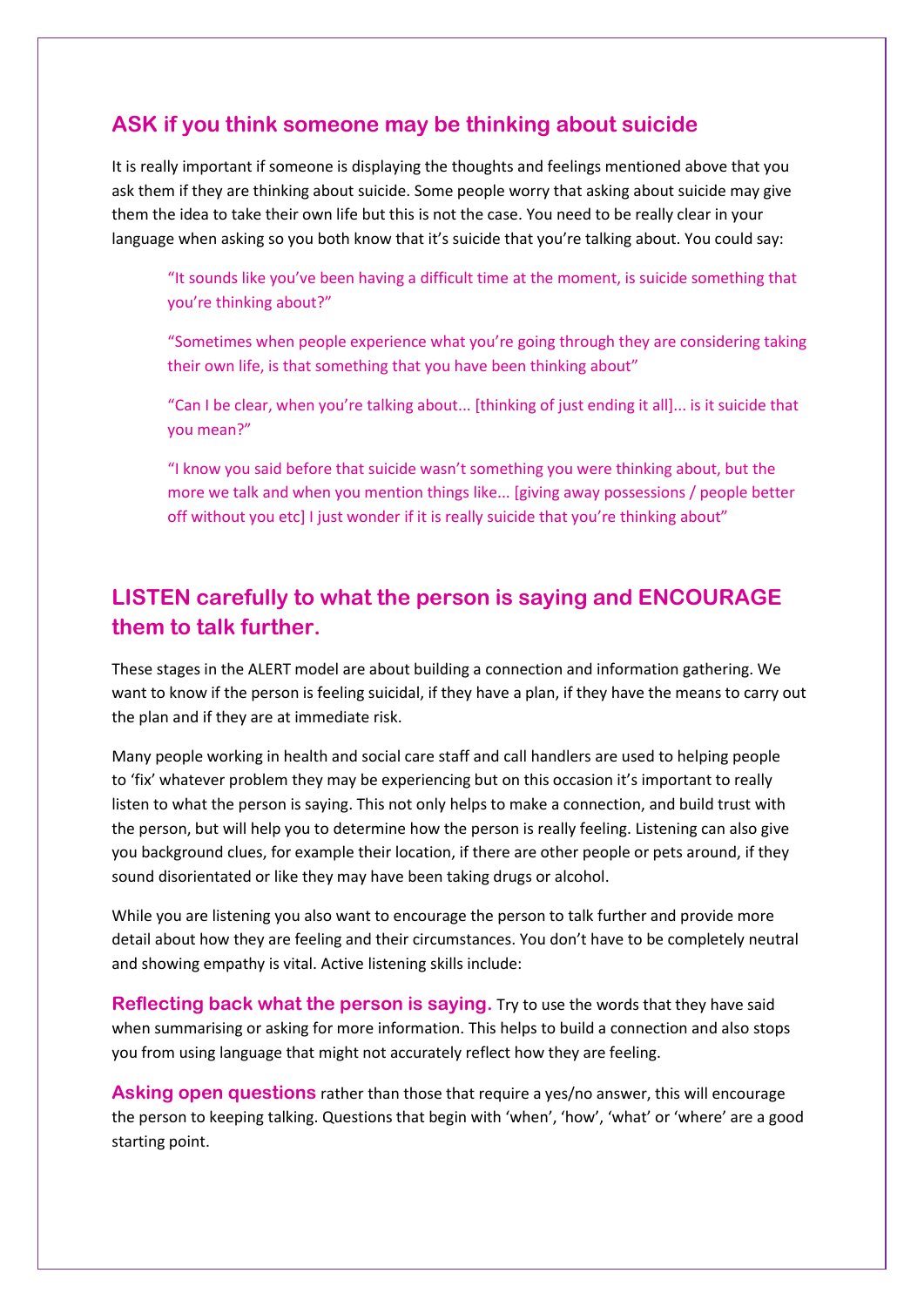Examples could be:

"You said...[you feel hopeless at the moment]... can you tell me more about that."

"It sounds like you're finding things difficult today, how long have you been feeling that way?"

"Has something happened to make you feel that way?"

Every situation will be different and often will have built up a rapport with the person so you will have a notion for how they respond to questions. Use this intuition and trust yourself. If you're not clear on their answer then be direct and ask again. Some questions you could consider to gather this information are:

"You said you have been thinking about suicide, is that something you think about often?"

"Thank you for sharing with me that you have been feeling suicidal, that's a big step, have you told anyone else about the way you are feeling?"

"You mentioned that ending your life is on your mind, have you been thinking about how you would end your life?

"Do you have access to...[medication/rope/car]? Is that bridge somewhere close by or that you visit a lot?"

"You sound like you are outside, are you there now?"

"Have you taken any of the medication? How much?"

Sometimes this information will come across very quickly, at other times you may be speaking with someone for a while. The fact that they are talking with you is a positive thing, and it's keeping them safe. Remember that most people who are thinking about suicide do not want to die, they just want to end the pain they are experiencing.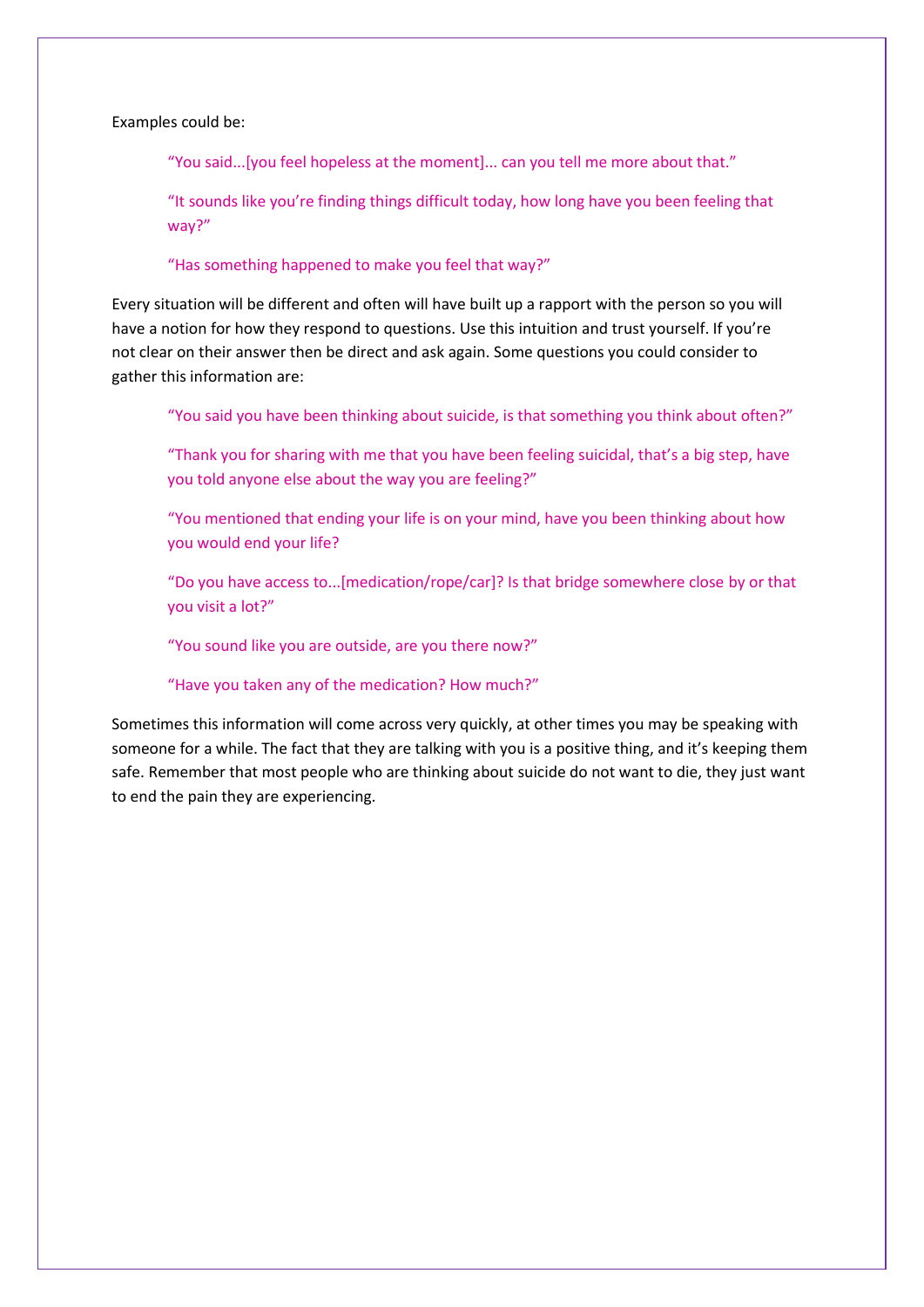### **What action do you take RIGHT NOW?**

**1. No suicidal thoughts or behaviour** – That's ok you did the right thing asking the question. It's better to have asked and been told 'no' than to have wished you had asked them. It shows that your service is a place that is comfortable asking those questions and dealing with the answers should they find themselves feeling suicidal in future. If you're still concerned or worried that they are not telling the truth then you can always keep talking with them to build up a connection and ask again. They may still be experiencing distress or be looking to improve their mental wellbeing – resources such as the Heads Up website, Stay Safe website, Breathing Space, Samaritans or SHOUT text service.

#### **2. Experiencing suicidal thoughts or behaviour but do not have a plan to end**

**their life.** It's great that they have opened up to you and shared this with you. You might be the first person they have told. It's estimated that up to 1 in 20 people are in this category at any one time. Encourage them to talk to their GP and friends, family or colleagues. They may also find the 'coping with suicidal thoughts' leaflet, the Stay Alive App and the emotional support helplines useful.

**3. They have a plan to end their life but no means or do not intend on using the means at present.** Encourage them to call their GP today to make an appointment,

you may even want to try to get in touch with their GP to let them know about the conversation you've had (with the patient's permission). If they have the means to carry out the plan, try to agree that they won't use them, perhaps ask them to give the means to someone they live with or a nearby pharmacy, flush medication down the toilet. Use the rapport that you have built to make an agreement that they won't end their life today.

"I want to help to keep you safe, can we agree that you will...[take action to make their environment safe]?"

"I'm worried about you and I want to make sure that you are able to keep yourself safe. What can we put in place today that will keep you safe?"

"It may be a few days before you can speak with your GP, is there anyone around you that can support you until then?"

**4. They are at immediate risk of ending their life or others are at risk.** The person may have already attempted suicide, or there may be children or vulnerable people with them that you think are at risk. It might be that the person is in a dangerous situation that puts them at immediate risk. If this is the case then call the emergency services on 999, or if they are with someone who is able, ask them to go to A&E. It may be helpful if you are able to stay talking with the person whilst someone else calls the emergency services.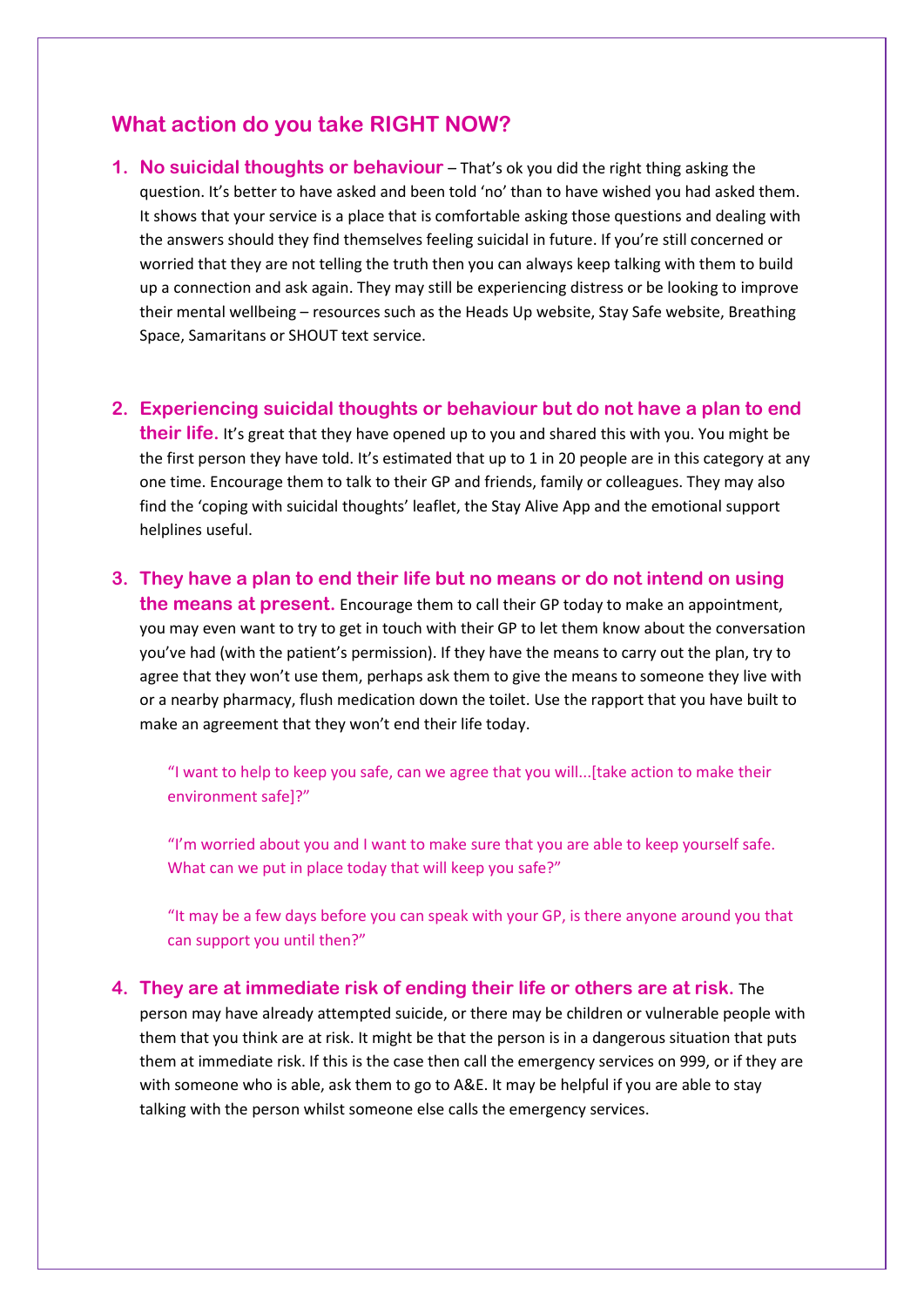### **TALK to someone**

Talking with someone who is thinking about suicide can be a stressful experience. You may experience a sudden surge of emotion after you've spoken with the person, or your energy levels might drop. It's important that you take some time and talk with someone afterwards. This might be your manager, or a colleague. Someone who is ASIST trained (suicide prevention training) would be useful to debrief with. You may prefer to speak to your friend, partner or colleague. You may wish to talk to Breathing Space or Samaritans.

### **Support services and self-help resources**

**GP support -** GPs can support their patients and discuss whether medication or referral to other more specialist support services might be helpful. NHS 24 can provide urgent advice out of hours when the GP practice is closed, call 111 to access this service.

**Breathing Space** 0800 83 85 87 (Weekdays: Monday-Thursday, 6pm-2am; Weekends: Friday 6pm-Monday 6am).

**Samaritans** 116 123 (24hrs/day) or email jo@samaritans.org

**SHOUT text service** by sending a message to 85258. Text messages are free.

**Stay Alive App** – A mobile app for those at risk of suicide or worried about someone. Download for free from the App Store or Google Play.

#### Staying Safe Website – **https://www.stayingsafe.net/**

Resources and useful information about looking after your wellbeing including:

What is a Safety Plan?

How to make a Safety Plan

Advice for supporting someone else

Downloadable resources including safety plan template

Posters and leaflets

Heads Up Website **-** NHS Greater Glasgow and Clyde's Heads Up website provides information about ways that can support your mental health. It also has information on a wide range of Mental Health issues and conditions including an A-Z list. It also hosts leaflets and signposting to helpful resources. NHS Greater Glasgow and Clyde has 6 Health and Social Care Partnerships (HSCP) and the site has links that will take you to your local HSCP where you can find out what support services are in your local area.

You can find the site here: http://headsup.scot/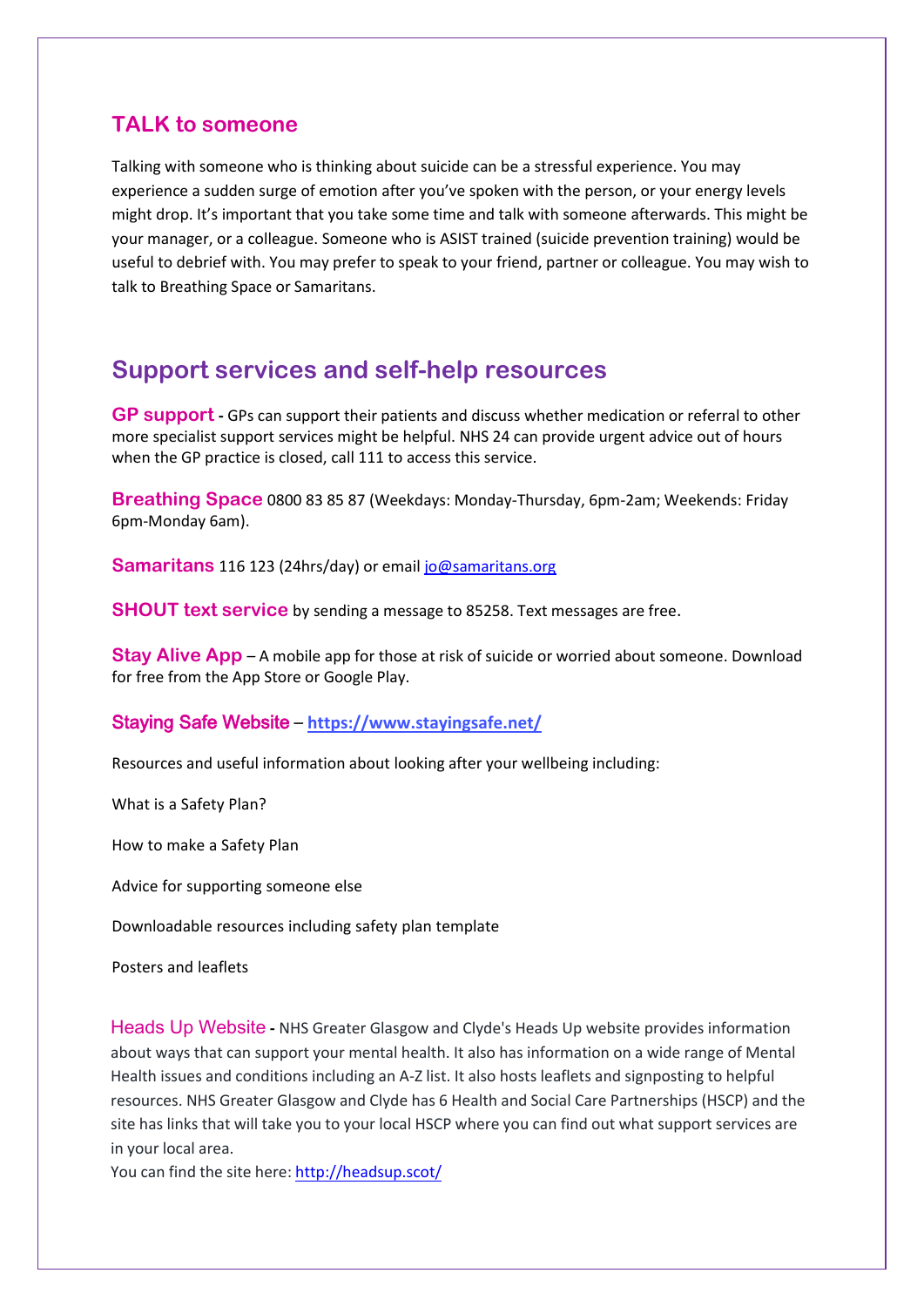## **Further information about suicide prevention**

In NHS Greater Glasgow and Clyde the role of suicide prevention Local Health and Social Care Partnerships (HSCP) this includes suicide prevention training provision, support and advice for health and social care services around suicide prevention, suicide prevention resources, and the delivery of the Mental Health Improvement and Suicide Prevention Action Plan.

#### **Raising Awareness of Mental Health and Suicide Prevention – video resources**

Watch these animated videos for practical advice about how to support people who may be feeling suicidal or experiencing mental distress. Created by Health Scotland and NHS Education Scotland.

- Ask, Tell Look After Your Mental Health: understanding mental health and keeping mentally healthy: hiips://vimeo.com/338176495
- Ask, Tell Have a Healthy Conversation: supporting compassionate conversations with people who may be experiencing mental distress or who are at risk of suicide: hiips://vimeo.com/338176444
- Ask, Tell Save a Life: Every Life Matters: suicide prevention and keeping people safe: hiips://vimeo.com/338176393

**The Art of Conversation** is a guide to talking, listening and reducing stigma surrounding suicide. http://www.healthscotland.com/documents/2842.aspx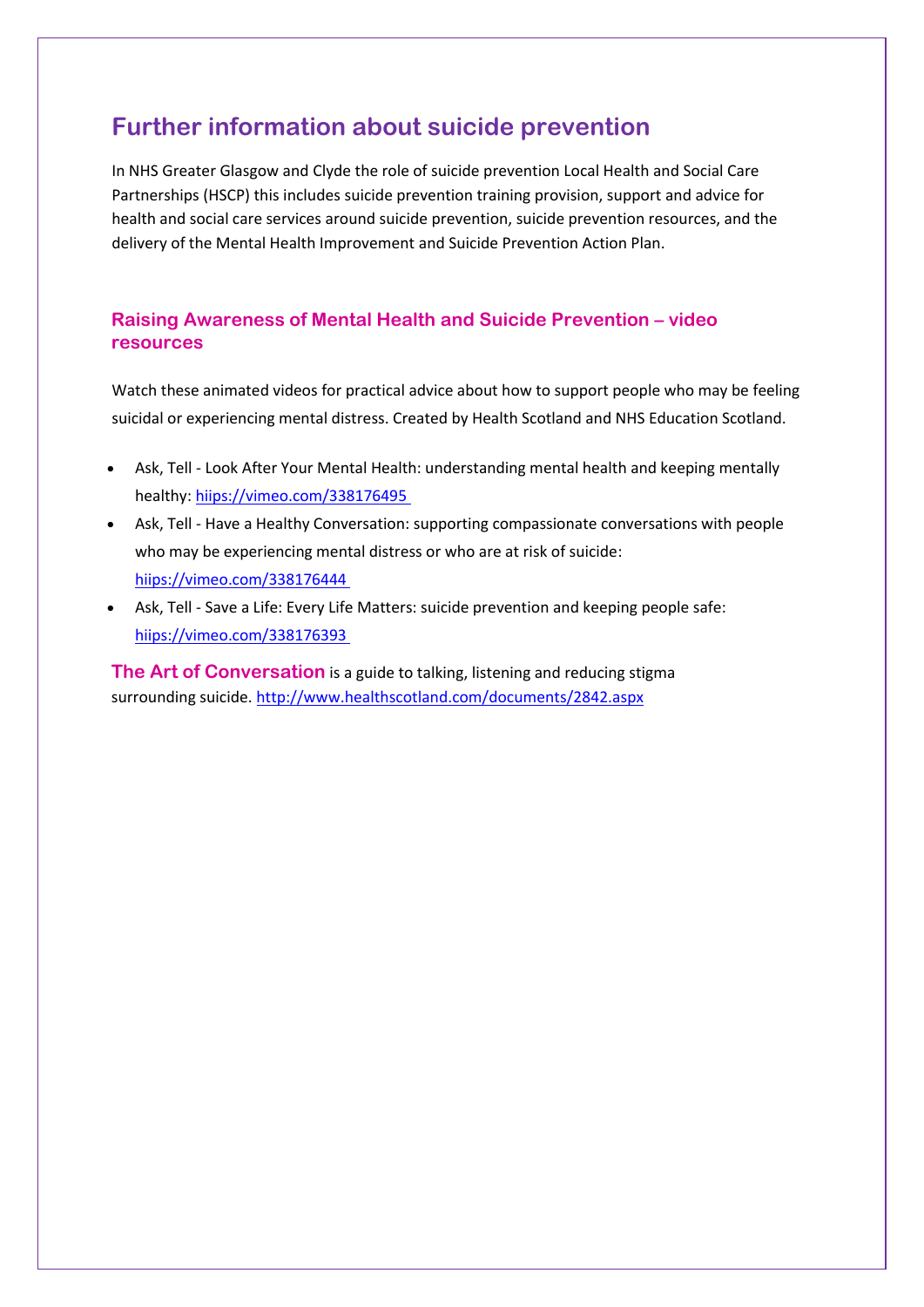### **Case studies**

Every conversation about suicide is different, and it will depend on the two people involved how that transpires. Following the ALERT model as a guide will help you to know roughly which steps to follow. Below are some examples of situations and what you might do – although no two situations are the same.

#### **Case study 1**

**Person A has lost his job and is feeling low. He doesn't say much on the phone and it takes you a while to get much information from him. You ask him about suicide and he abruptly shuts you down. You hear a dog barking in the background so you change tact and start asking him about his dog. After a while he opens up that his dog is the only thing keeping him going, but he was going to ask his brother who will then be back from offshore to dog sit next week while he 'sorts some stuff out'. You ask again about suicide and he opens up that suicide is what he is thinking about and he has a plan and the means to do it. He says he can't do that until his dog is safe. What could you do?** 

You are concerned about Person A as he has been having suicidal thoughts and has a plan and means to carry out that plan, however you believe that he is not at immediate risk. You encourage him to call his brother to talk about how he is feeling and he agrees that he will. He agrees to call his GP and you agree to leave a note on the system explaining that you have spoken. You know that there is a local men's shed and provide him with the details of that, as well as the number for the Job Centre. He downloads the Stay Alive App while you are on the phone to him.

#### **Case study 2**

Person B has clearly been drinking, she calls and bursts into tears. She explains that she just wants the pain to end and that she's taken a lot of medication and been drinking a lot of alcohol. You know she is at immediate risk but you don't know where she lives. What could you do?

You know that while Person B is on the phone to you she is safe from doing any more harm, however you want to quickly find out where she is so you can get help. You ask her what she can see out of her window and you know the landmark she mentions. You ask for her address and she ignores you. You ask again and she gets angry. You explain that you understand that she wants to make the pain go away, but that you're worried that drinking alcohol affects decision making and that it might be better to think about her options when she hasn't been drinking – it's not a decision she has to make today. She tells you her flat number and you explain that you have called an ambulance and that you will stay on the phone until it arrives.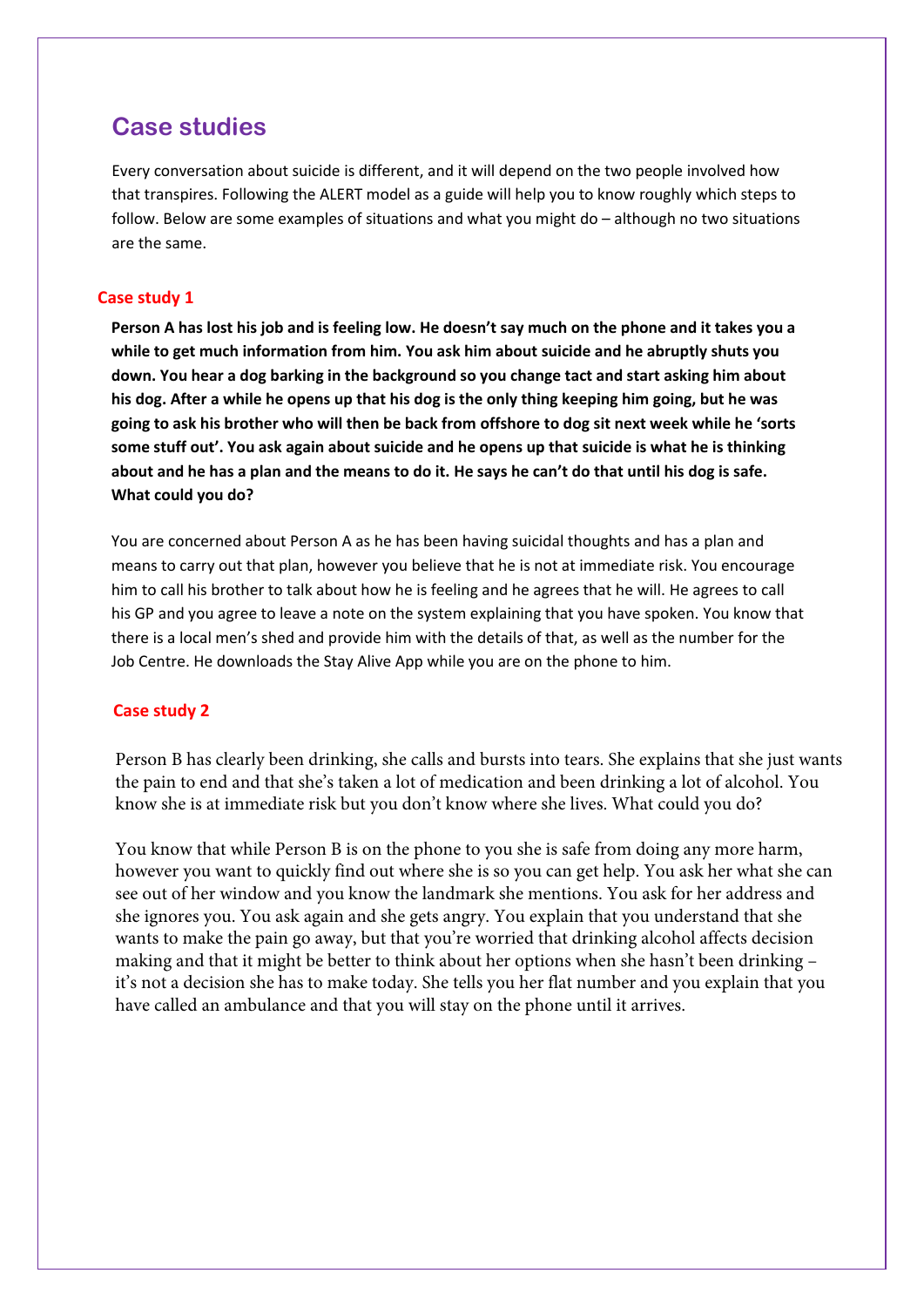#### **Case study** 3

**Person C has been on the phone for a while, your colleague mentions he frequently calls and has attempted suicide many times before. Despite this you know to take every instance seriously. He complains that he has been to all the support services you mention and that they haven't been any help, he's just been on a waiting list for a long time. What could you do?**

You reflect back to person C that it sounds like it has been difficult for him speaking to different services. You reassure him that the service that he is on the waiting list to speak to sounds like a good fit for him but that you recognise it is difficult waiting. You suggest that he looks at the selfhelp resources on the Heads Up website to see if there is a focus for improving his mental wellbeing in the mean time. You suggest that it sounds like it helps for him to talk about how he is feeling and encourage him to talk to friends and family and to call emotional support phone lines whenever he needs to.